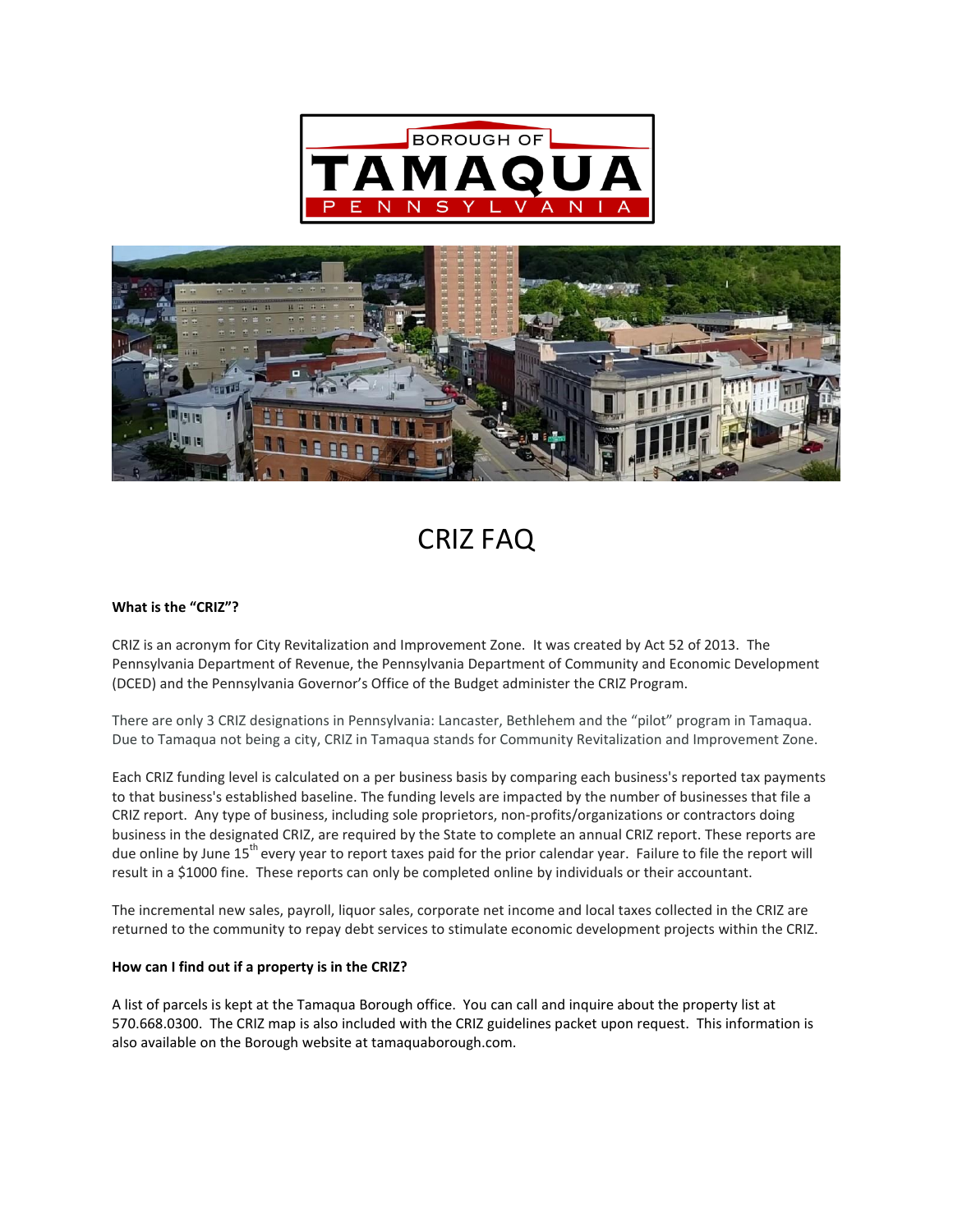# **Can anyone attend a CRIZ Financing Authority meeting? When and where are they held? How do I get on the agenda?**

Yes. CRIZ meetings are open to the public and are held in the Tamaqua Borough Council Chambers in the Tamaqua Borough building at 320 E. Broad St. on the 3<sup>rd</sup> Monday of the month from 6 p.m. to 7 p.m. There is potential for two meetings each month, with the first one being on the 1<sup>st</sup>. Monday, but please call the Tamaqua Borough to confirm the scheduling of that meeting or if you would like to be placed on the agenda for any CRIZ meeting.

## **Is there an application for the CRIZ?**

There is no form to fill out, but there is a process explained step by step in the CRIZ guidelines that can be obtained from the Tamaqua Borough. Step one is to address a letter to the CRIZ Authority stating your project ideas and the Authority will determine if it qualifies. The second step after preliminary approval of the Authority would be the gathering of data and documents as listed in the CRIZ guidelines. The final step is always approval from the State.

#### **Can CRIZ funds be used to purchase a property or only to expand one?**

CRIZ money can be used toward a debt service which includes property acquisition, new construction and other costs related to development projects in the zone.

#### **Can I use CRIZ money to expand a business already in the CRIZ?**

Yes, as long as the annual CRIZ reports have been filed with the state and additional taxes are being generated by the project.

## **Is CRIZ money a loan or a grant?**

CRIZ funding is a reimbursement grant.

# **Do you have to pay back CRIZ money?**

No. You must continue to file annual tax reports to be eligible for any annual reimbursements.

#### **Do I have to pay taxes on CRIZ money received?**

Tax advice can be obtained by your accountant. A CRIZ grant may be considered income.

#### **How do I find out if a project is CRIZ eligible?**

As explained in the CRIZ guidelines, step one is a letter of intent of your project plans submitted to the CRIZ Authority. It will be addressed at their next meeting for preliminary approval to proceed with a full application packet.

#### **How is the amount of CRIZ money that a project is eligible for calculated?**

All projects must have at least \$1 of private finding to match every \$5 of funding.

#### **Can I get CRIZ money if I don't have a lienholder?**

CRIZ funding reimburses the costs of acquisition and development of a project.